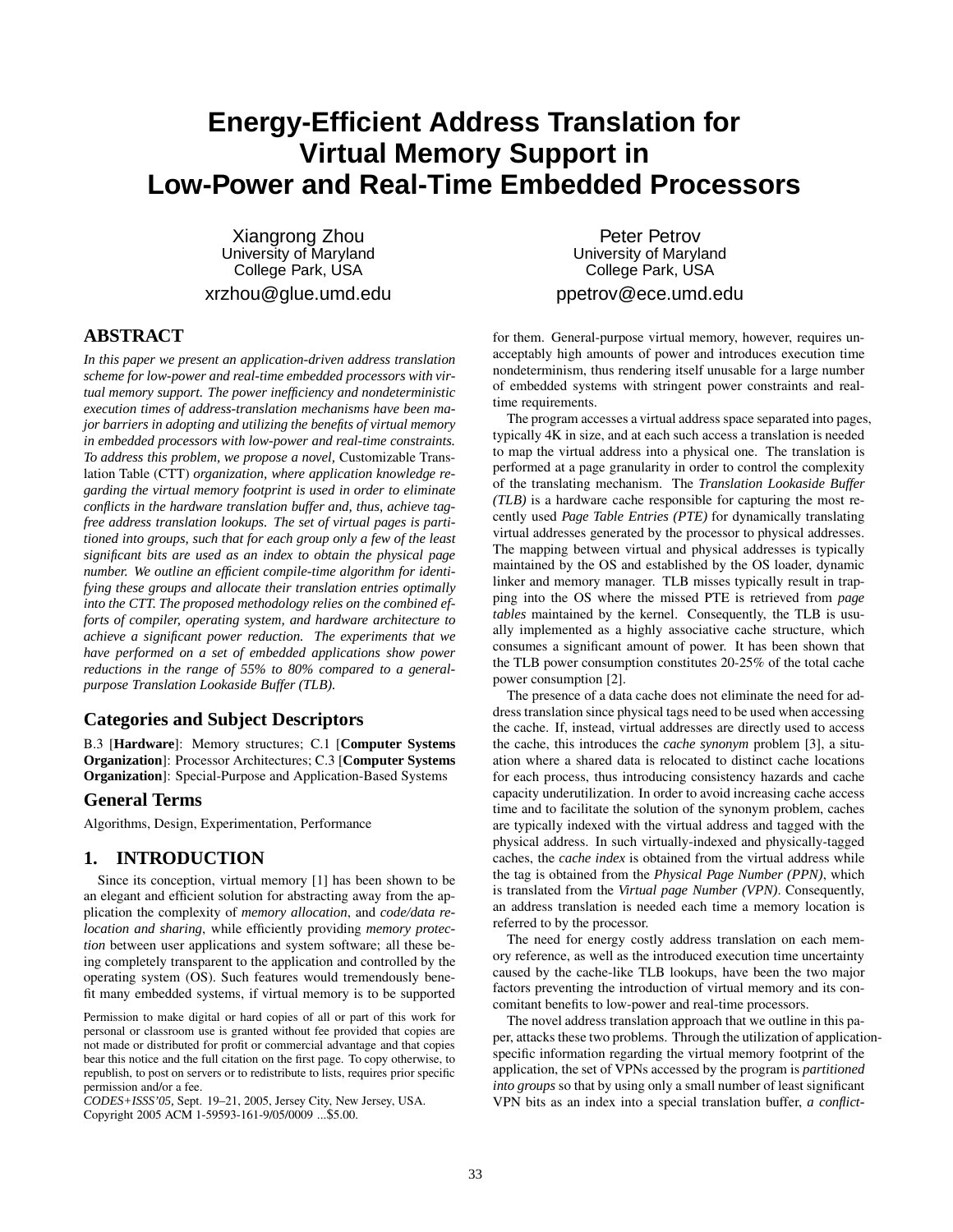| <b>VPNs</b>                                                      | <b>PTEs</b> |                      |                             | <b>PTEs</b>                                                      |  |  |  |
|------------------------------------------------------------------|-------------|----------------------|-----------------------------|------------------------------------------------------------------|--|--|--|
| 00011000 PTE0<br>00011001 PTE1<br>00011010 PTE2<br>00011011 PTE3 |             | 0 <sup>0</sup><br>01 |                             | PTE <sub>0</sub><br>PTE <sub>1</sub><br>PTE <sub>2</sub><br>PTE3 |  |  |  |
|                                                                  |             |                      |                             |                                                                  |  |  |  |
| VPN<->PTE                                                        |             |                      | SRAM indexed<br>with 2 LSBs |                                                                  |  |  |  |
|                                                                  |             |                      |                             |                                                                  |  |  |  |

**Figure 1: Set of consecutive VPNs**

*free, and thus tag-less lookup* can be achieved. This not only results in low-power address translation, but also to highly predictable execution times as the conflict free CTT access guarantees a translation with no OS intervention or additional page table lookups.

## **2. RELATED WORK**

A low-power TLB organization for chip-multiprocessors has been proposed in [2]. By incorporating a special *Page Sharing Table* to the TLB and using virtual caches, the authors reduce the amount of TLB activities, at the same time eliminating a large number of snoop accesses. A similar work in the direction of employing virtual caches with specialized TLB support is presented in [4]. The authors propose replacing the TLB with the more scalable and power efficient *Synonym Lookaside Buffer*, as it stores only the current synonym instances. In [5], the authors evaluate the power consumption of a number of TLB organizations and propose a new cell implementation for low-power set-associative TLBs. A low-power and high-performance TLB architecture has been proposed in [6]. A TLB organization is proposed that dynamically supports up to two pages per entry with a banked fully-associative structure. In [7], the TLB accesses are redirected to a register file which holds a few recent TLB entries.

All the aforementioned techniques target the architectural organization of general-purpose virtual memory support. In contrast, our work takes a step further into the domain of embedded processors where application knowledge can be exploited and the architecture dynamically customized. A noteworthy difference of our approach is that it *does not trade-off performance for power* and is also orthogonal to many of the proposed approaches. Since the proposed technique eliminates accesses to the TLB for most of the memory accesses by replacing them with deterministic and tag-less indexing, the number of TLB misses is drastically reduced. Consequently, our approach slightly *improves performance* and significantly *improves predictability of execution times* - a characteristic of great importance to any real-time embedded system.

# **3. FUNCTIONAL OVERVIEW**

General-purpose processor architectures are typically designed with the assumption that a large variety of programs will be executed and that there is no program information made available to the microarchitecture prior of its execution. It is also assumed that the program to be executed could come in a binary only form. Embedded processors and systems, however, have the distinctive advantage of complete application knowledge, as the embedded software is usually developed concurrently with the hardware design or is available in a source code format. The low-power address translation methodology that we outline in this paper, is fundamentally a technique that with the help of the compiler and the operating systems exploits dynamically such an application-specific knowledge.

The set of virtual pages accessed by the application is available when compiling and linking the program. The general-purpose TLB architecture features tag arrays and comparators, which purpose is to ensure that conflicts within the data arrays are identified



**Figure 2: Indexing SRAM table with LSBs**

and handled properly. This organization assumes no knowledge regarding the set of VPNs accessed by the application. If, however, information regarding the virtual pages is used in the address translation process in such a way so that all conflicts are eliminated, then no tag arrays and operations are needed while obtaining the PPN with direct indexing.

If the possibility of TLB conflicts can be avoided through a judicious analysis of the VPN set, then a direct indexing for finding the PPN, free of any tag operations, can be achieved. Figure 1 shows an example where the compiler/linker has identified that only four consecutive data virtual pages are accessed throughout execution. It can easily be seen that among all the VPN bits, the two *Least Significant Bits (LSBs)* are enough to differentiate the four VPNs. And if we use these two LSBs as an index into a translation table, all the VPNs will be mapped into the table in a conflict-free manner. A more complex example is illustrated in Figure 2, in which four distinctive virtual pages are accessed. Although they are not consecutive, their two LSBs are still enough to uniquely distinguish them. Consequently, only these two bits of the VPN can be used to form an index into a 4-entry memory block which holds the physical page addresses of these virtual pages, as shown in the figure. By avoiding the VPN tag lookup and using only these two bits as an index there would be no performance implications, while the overall reduction on the TLB power consumption is to be quite significant. All the power associated to the VPN tag arrays, the corresponding sense amplifiers, and the comparator cells is eliminated.

The fundamental idea of the proposed approach is to identify such a conflict-free indexing scheme in order to avoid the power consuming VPN tag operations. Given a set of *n* data VPNs, we need to find an answer to the question what is the minimal number *m* of VPN LSBs that could differentiate these VPNs and thus be used as an index. Even more importantly, how efficiently will the introduced translation table be utilized after storing the translation entries of each VPN in such a  $2^m$  sized memory. The above examples show an ideal situation. However, in some cases the utilization of the memory could be quite low if no additional measures are taken. Such an example is depicted in Figure 3. For these eight VPNs, six LSBs are needed to differentiate them and use them as an index. Therefore, this set of VPNs occupies a memory array with  $2^6$  entries, while only eight of them will be actually used. This extreme case shows that a low memory utilization is possible with a large waste of memory and its associated power, if the set of VPNs accessed by the application is targeted as a whole. However, it can be seen that VPNs 0,1,4,5 can be differentiated by two bits, while the VPNs 2,3,6,7 can be differentiated by two bits as well. Consequently, if the initial set of eight VPNs is divided into two partitions,  $0, 1, 4, 5$  and  $2, 3, 6, 7$ , then the two LSBs can still be used to form an index into two non-overlapping segments within a translation table as long as information regarding which partition is being used is known prior to access the table. Additionally, the two partitions need to be allocated into two different four-entry sections of the translation table, so that VPNs across different partitions are guaranteed not to overlap.

The approach that we propose in this paper involves the iden-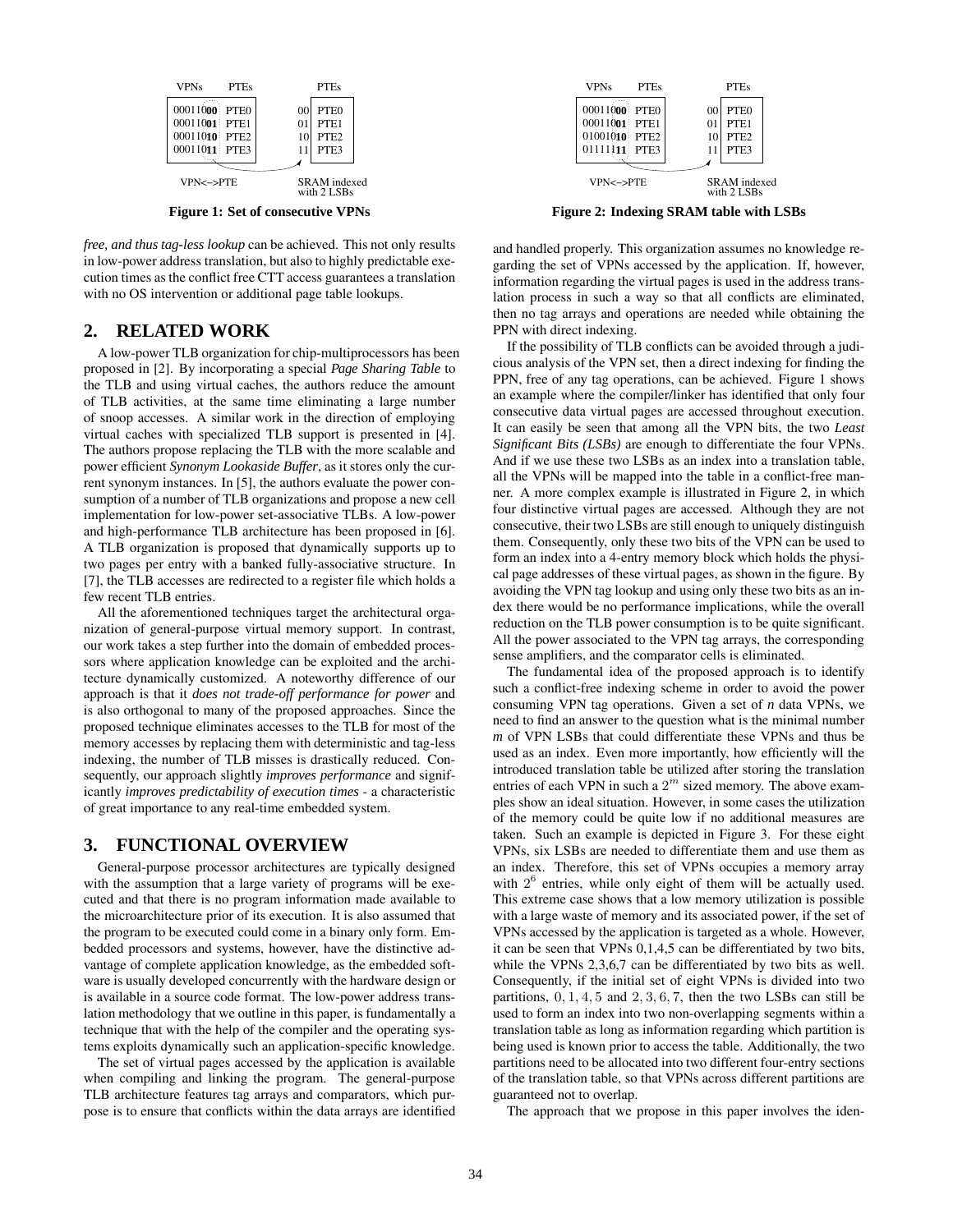

**Figure 3: Two VPN partitions, each indexed by 2 LSBs**

tification of partitions of VPNs which result in optimal indexing scheme maximizing the utilization inside each partition while reducing the overall number of partitions. Minimizing the number of partitions, while maintaining high utilization of the translation table is important to control the cost of hardware needed to identify partitions and to compute their translation table index.

As partitions are identified on a per load/store instruction basis, it is very important to ascertain that each load/store instruction that we target with this approach accesses VPNs that belong to a single partition. This additional restriction guarantees that there is no ambiguity when accessing the translation table..

After identifying the partitions, each partition is mapped to its own part of the introduced *Customizable Translation Table (CTT)*, as illustrated in Figure 4. The CTT is implemented as a small SRAM array containing the translation entries for all VPNs. As each partition of VPNs is mapped to a distinct part of the CTT, a special indexing logic is need to form the final index. As we align the partitions inside the CTT on address boundaries proportional to their size, a very simple logic is needed to compute the CTT index; the CTT segment offset needs to be simply concatenated to the few VPN LSBs selected as a partition index.

Application programs typically spend most of their execution times in tight loops or function calls, which are generally referred to as "hot-spots". Inside the hot-spot, the program would typically access only a few arrays or codec stacks which occupy a very few VPN pages. By targeting the application hot-spots, practically all the benefits from the proposed technique can be achieved with only a low-cost hardware support needed to capture the information regarding the VPN partitions. Consequently, the proposed scheme is applied only on the application hot-spots, while for the rest of the infrequently accessed VPNs, a default D-TLB is still used for address translation. Upon entering or exiting a hot-spot, the compiler inserts a special setup code which stores certain information into special registers and tables implemented as a part of the specialized hardware support and, thus, informs the hardware that a hot-spot has just been entered.

As a first step in the proposed approach, the application is profiled and its hot-spots identified. When compiling the program, information regarding all virtual pages accessed by the application within each "hot-spot" is extracted. Furthermore, the frequency of access can also be computed at that step.

For a given set of VPNs, there is a minimal number *m* of LSBs that differentiate all the VPNs. We refer to such a set of VPNs as an *m-bit* partition, while *m* is referred to as a *dimension* of the partition. As we saw in the previous section, *m* depends on the total number *n* of VPNs in the set, as well as on their particular values. Evidently,  $\lceil \log_2 n \rceil$  is a lower bound for *m*, as this is the minimal number of bits needed to distinguish a set of *n* elements. If the partition dimension *m* is equal to  $\lceil \log_2 n \rceil$ , where *n* is the number of VPNs, such partition is referred to as *m-bit complete*



**Figure 4: Mapping VPN partitions to CTT segments**

or just *complete* partition. Consequently, a complete partition is a partition with minimal number of index bits and high utilization of the index space. Such a partition requires a minimal segment of translation table to map its VPNs.

#### **4. ALGORITHM OVERVIEW**

In order to achieve efficient hardware support, we need to identify the minimal number of VPN partitions with the highest utilization of translation table resources. The proposed approach partitions the set of VPNs into a minimal number of complete partitions, thus achieving very high utilization of the translation table resources. Consequently, an algorithm is required to find the minimal number of complete VPN partitions for a given set of VPNs. As discussed later in this paper, the case of dynamic data allocation can be efficiently dealt with, as such events typically happen outside the application hot-spots and a special partition can be reserved for the involved VPNs.

An apparent first step in the proposed algorithm is to separate the groups of consecutive VPNs. Such groups of VPNs correspond to application arrays and buffers; it can be easily observed that in many applications they constitute an overwhelmingly large part of the application hot-spots. Furthermore, such groups of VPNs have the very desirable property to constitute *complete* VPN partitions. This can be easily observed from the fact that a set of *n* consecutive numbers can always be differentiated through the  $\lceil \log_2 n \rceil$  LSBs.

Separating the set of VPNs into partitions of consecutive VPNs is only a first step in achieving the desired final result. Very often, an *m-bit complete* partition does not utilize the index range and can, thus, be merged with some smaller VPN partition without increasing the number of least significant bits *m* to form an index. Figure 5 illustrates such a case. In this example, the algorithm starts with three partitions. All of them are complete, as they contain consecutive VPNs; the largest partition is a *4-bit* partition, the next one is a *3-bit*, while the smallest one is a 1-bit partition. It can be easily seen that the 4-bit partition can "absorb" the 3-bit partition, without increasing its initial dimension of 4. The resulting partition consists of 14 VPNs and is still a complete partition of dimension 4. In a subsequent step, the 1-bit partition can be merged with the new 4 bit partition, resulting to a single complete partition of dimension 4, consisting of 16 VPNs.

This step in the algorithm fundamentally tries to "pack" the initial set of VPN partitions. At this step, the proposed algorithm needs to find the optimal strategy for merging the initial VPN partitions in such a way so that minimal number of complete partitions remain at the end. An important requirement that needs to be imposed here is that at no step of the merging process should the dimension of a partition be increased. That is, when merging two partitions, the resulting partition must have the dimension of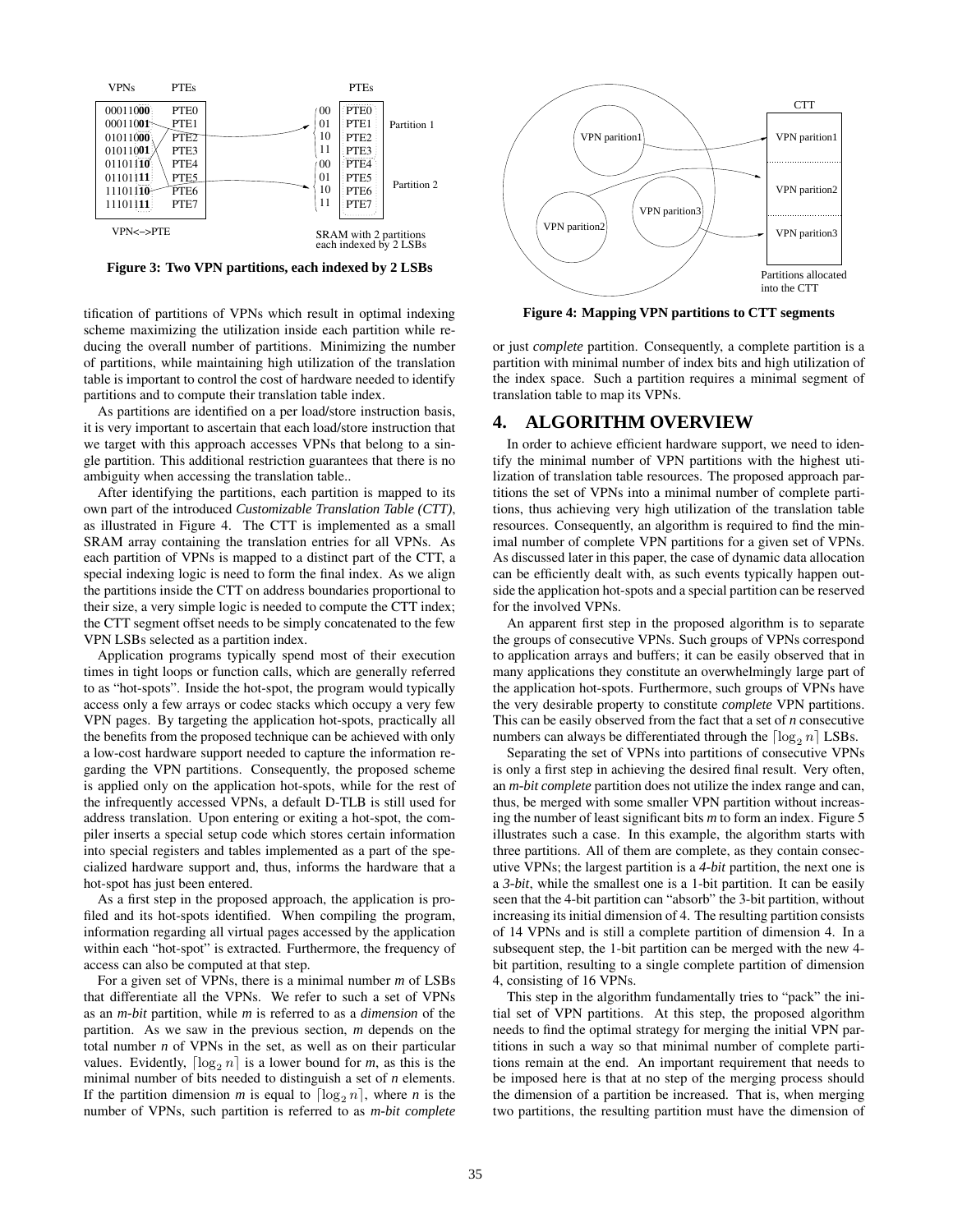

**Figure 5: VPN partition merging**

the larger partition from the initial pair of partitions. In order to merge two partitions, the LSBs of the smaller partition when extended to the dimension of the larger one must not conflict with the LSBs of the larger partition; such conflicts can exist between some of the partitions which would prevent their merging. Therefore, the algorithm to identify the optimal scheme of merging is a multidimensional combinatorial optimization problem, very similar to the well known Bin-Packing problem. We have developed an algorithm which in its essence is a heuristic, somewhat similar to the First-Fit Decreasing [8] heuristic used for Bin-Packing.

Fundamentally, the aforementioned merging step of the algorithm tries to utilize the empty index space that is left in some partitions. As can be seen from the example in Figure 5, partition P2 has 9 VPNs. Since it is a 4-bit partition, the index space of the 4 LSBs is 16, which results in utilization of 9/16 of the available index space and, thus, translation table resources. After the merging steps, though, it can be seen that the utilization of the final partition is 100% as it is a 4-bit partition with 16 VPNs. This final VPN partition can be mapped into a translation table with 16 entries indexed by the 4 LSBs of the VPNs. Consequently, the driving force behind the proposed algorithm is the goal of using the empty space in the initial partitions by fitting there smaller partitions. Consequently, the merging phase of the algorithm starts with the partition having the largest dimension and then tries to merge as many smaller partitions as possible; the step is repeated until no more merging is possible. If there are more than one partition of the same dimension, we use their empty index space as a tie-breaker by picking the one with larger empty space. This step is repeated until all the partitions not merged yet are tried.

At the end of this algorithm, a small set of VPN partitions is produced with very high utilization of the index space. The high utilization implies that very few entries in the CTT segments allocated for these partitions will remain unused. An important requirement in the above algorithm is that in the process of merging, the dimension of the large partition is left unchanged. This might leave a few very small partitions each having several VPNs. However, SRAM arrays are typically implemented as a set of smaller banks. Therefore, it will be beneficial to combine the small partitions into a larger partition with a size equal to the memory bank size. This step is performed by starting from the smallest partitions (size 1 or 2) and trying to merge them with the next larger one by



**Figure 6: Access PTE in the SRAM**

possibly increasing the partition dimension while keeping it under the memory bank size.

As we mentioned in the previous section, it is very important that each load/store instruction generates virtual addresses that belong to the same VPN partition. It is typical that a load/store instruction generates addresses within the same VPN or across adjacent VPNs. Because of the nature of our partitioning algorithm, all such load/store instructions will generate addresses within the same VPN partition. This property ensures that there is a one-to-one mapping between a memory reference instruction and a VPN partition. Consequently, it is at the level of load/store instructions where we identify the VPN segment which is to be accessed. As shown in Section 7, the proposed algorithm results in a very few VPN partitions within each application hot-spot (fewer than 8), thus, enabling various hardware schemes for mapping load/store instructions to VPN partitions. One such possibility is to use 2 or 3 extra bits from the instruction encoding (in a way identical to the scheme used in [7]) to mark which VPN partition should be accessed for the particular load/store instruction. The memory reference instructions outside hot-spots or the very few load/store instruction which access virtual addresses from different VPN partitions are handled by a default D-TLB.

## **5. HARDWARE SUPPORT**

The proposed approach requires a specialized hardware support which purpose is to map load/store instructions to their corresponding VPN partitions, to compute the appropriate CTT index, and to access the CTT in order to obtain the physical page number. The VPN partitions are identified by using two or three extra bits from the instruction encoding of the memory reference instructions. An alternative approach is to use a small table accessed by the load/store PC in cases where the total number of such instructions inside the application hot-spot is very limited. The partition identifying bits are used to access one of the four or eight registers, which in turn contain information regarding the VPN partition (the partition dimension *m* and the partition offset within the CTT). A default value is used for the memory references that need to be translated through the default D-TLB.

Each VPN partition must be mapped to an exclusive segment within the CTT. As multiple VPN partitions are mapped, an efficient index computation logic is needed. If VPN segments are allocated in arbitrary positions within the CTT, accessing such a segment would require the hardware to compute the CTT index by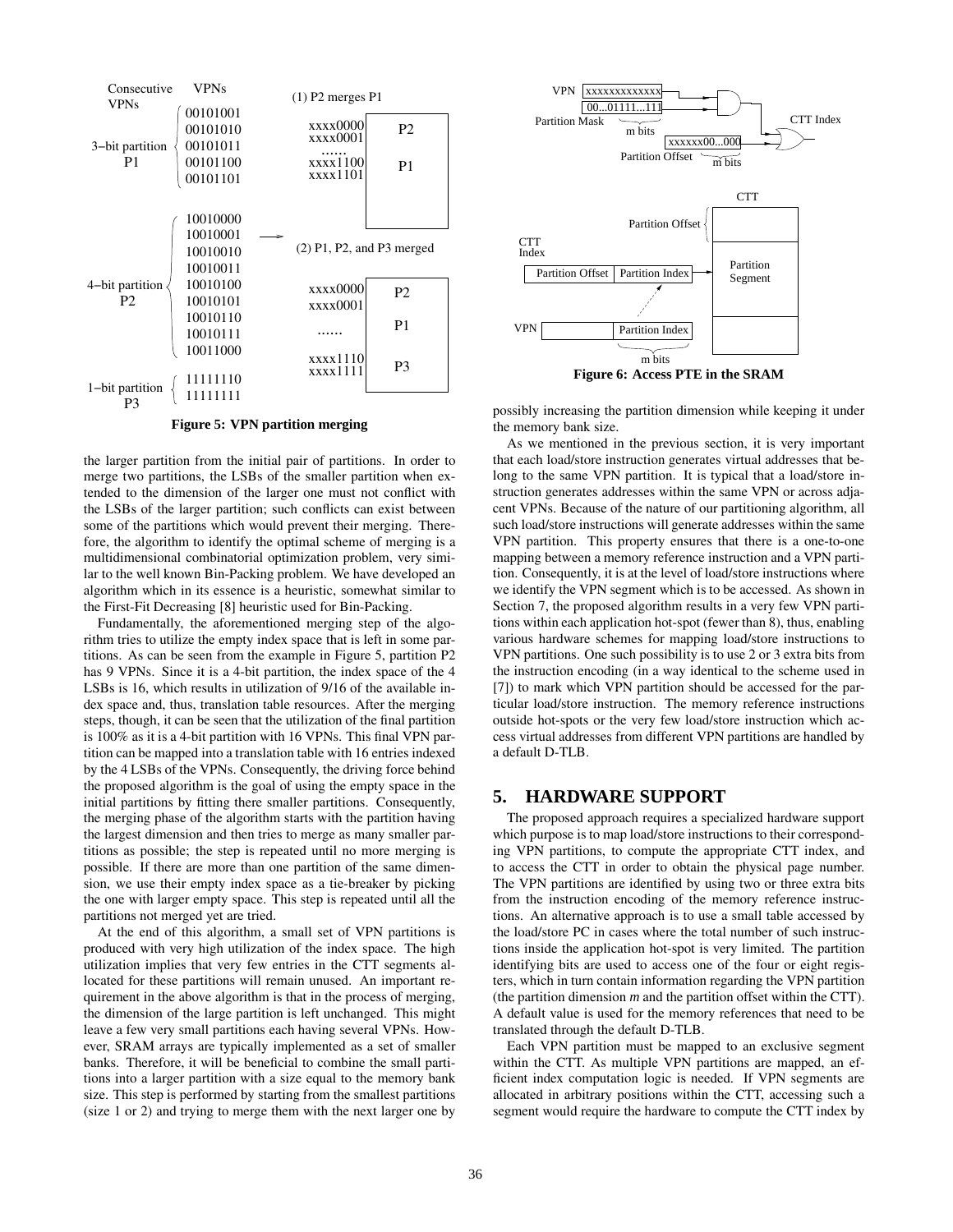

**Figure 7: Hardware architecture**

adding the segment offset to the LSB index of that partition. While such an addressing scheme is not difficult to implement, it would introduce a significant delay on the critical path of address translation, possibly increasing the L1 cache access time. We propose, instead, an alternative hardware scheme, which requires only a concatenation of the partition LSB index and the CTT segment offset. This could be achieved by allocating the VPN segment at an address boundary multiple to the partition size. Each VPN partition is defined with a pair of numbers. The first one is the dimension *m* of the partition, which indicates how many LSBs are used as an index inside the CTT segment. The second number is the offset within the CTT where this VPN partition is allocated. Since this offset is aligned on address multiple to the partition dimension, when forming the final CTT index, the partition offset and the *m* LSBs of the VPN are concatenated. This scheme and the required hardware logic are illustrated in Figure 6. To facilitate the hardware implementation, instead of storing directly the dimension *m* for each partition, a partition mask is used, containing *m* 1s on the least significant bits, extended with zeroes towards the most significant bits. By using such a representation, the logic needed to compute the final CTT index comprises of one *OR* and one *AND* gate per bit position. The pairs of *Partition Offset* and *Partition Mask* defining each partition are stored in a small set of registers or a small table, referred to as the *Partition Identification Table (PIT)*. As demonstrated in Section 7, eight such entries will be typically enough to target all the VPN partitions for each hot-spot.

Figure 7 shows the entire address translation architecture. It is noteworthy that the lookup into the PIT is performed early in the pipeline when the load/store instruction is decoded. Therefore, the PIT lookup is outside the critical path of cache lookup or data memory access. Only the circuitry for computing the CTT index, which consists of two logic gates per bit, is needed when the virtual address is generated by the processor.

## **6. SYSTEM ISSUES**

As the proposed approach can be used in multitasking environments or in a program with multiple hot-spots, special care needs to be taken to efficiently utilize the CTT space. If all the VPN partitions of the application can be accommodated within the CTT, they are loaded during system setup. However, when this is not possible due to large number of VPN partitions across all the hotspots, the PIT and CTT have to be initialized with the appropriate data just prior to entering the hot-spot, thus sharing CTT space with other hot-spots and processes. This scheme can be easily applied when the total number of CTT entries is relatively small and amounts to tens or hundreds of entries. The performance overhead of such a setup code prior to entering the hot-spot is practically zero as executing the subsequent application hot-spot would take millions of cycles. Another alternative could be implemented as well. If multiple hot-spots are cycled through frequently, eliminating the overhead of the setup code must be needed. For such cases, an on-demand CTT loading scheme can be effected. To achieve this, each CTT entry needs to be associated with a hot-spot identifier. When CTT entry is accessed, the hot-spot id stored in it is compared against the id of the current hot-spot. A match would indicate that the CTT entry contains a valid translation information. Otherwise, the default D-TLB is looked up to perform the default, general-purpose address translation. Such a default D-TLB translation could be invoked only once per CTT entry while executing a hot-spot. The translation entry obtained through the default translation mechanism is provided to the CTT for later utilization by the proposed approach. If multiple hot-spots have their VPN segments only partially overlapped in the CTT, some entries would be preserved for the next execution of the same hot-spot. The same methodology can be easily extended to multitasking environments for sharing the CTT space among multiple processes.

Dynamic memory allocation, a software technique rarely used in embedded application, presents an issue that needs special consideration. Even if an application requires dynamic memory allocation, such allocation is typically performed outside the hot-spots and only references to these locations are allowed inside the hotspots. Although the virtual address for such memory references are not available at compile time, the data heaps are normally assigned by the OS and reside within consecutive virtual pages. Therefore, a separate VPN partition can be reserved in the CTT, and all the references to dynamically allocated memory are directed to this partition. As the physical memory is allocated by the OS at run time, the OS also fills the appropriate CTT entry. Inside the hot-spot, references to dynamically allocated data are therefore treated as any other memory references and mapped to their own CTT partition.

# **7. EXPERIMENTAL RESULTS**

In evaluating the proposed technique, we have performed a quantitative analysis and comparison of baseline D-TLB architecture and the proposed application-driven address translation organization. The baseline D-TLB contains 64 entries, with either 4-way or 8-way set associativity. The virtual page size is fixed to 4K. The baseline D-TLB access energy for a  $0.18\mu$  process technology is obtained by using the CACTI tool [9].

For the proposed technique, a CTT of 512 entries is used, where each CTT entry consists of four bytes. A banking memory architecture is assumed with each bank having 32 CTT entries. Consequently, partitions are merged to maximum dimension of 9 and minimum of 5. The maximum number of partitions per hot-spot is set to 8, thus resulting to a total of 8 PIT entries, each consisting of 9-bit *partition offset* and 9-bit *partition mask*. From the results reported in Figure 9, it can be seen that the number of VPN partitions per hot-spot is always below eight even for the most complex benchmarks. The width of the *AND* and *OR* gates for computing the CTT index is also set to 9 bits. Additionally, a default D-TLB with 64 entries is assumed for VPNs outside the hot-spots. The CTT access energy is obtained by using CACTI; this is achieved by subtracting the tag-related energy from the total energy of a direct mapped cache. The access energy of the PIT register file is estimated by using the data presented in [10]. The energy for  $0.2\mu$ and 2V Vdd process technology parameters has been scaled down